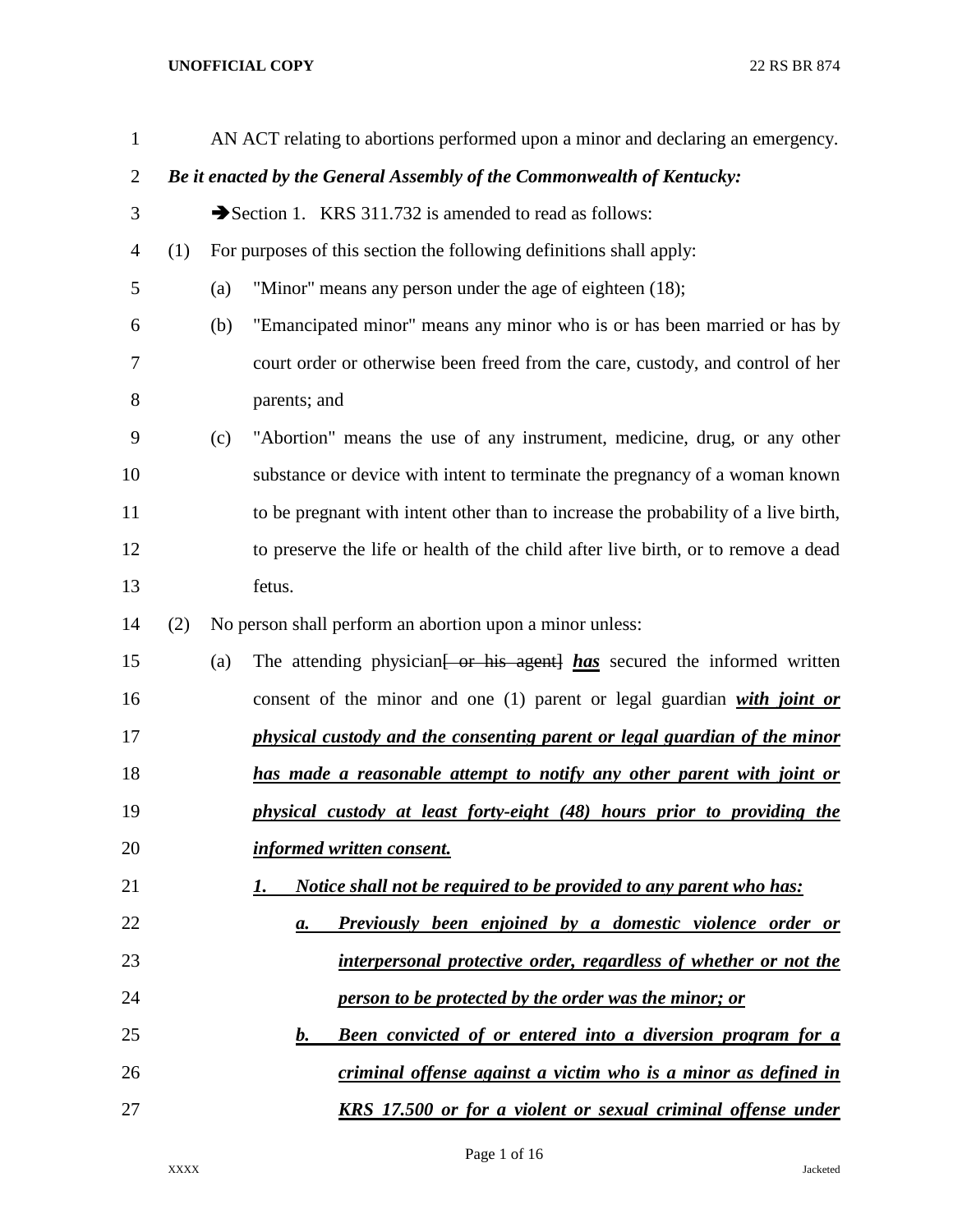| 1              | <u>KRS Chapter 506, 507, 507A, 508, 509, 510, 529, 530, or 531.</u>             |
|----------------|---------------------------------------------------------------------------------|
| $\overline{2}$ | <b>The informed written consent shall include:</b> $\left\{\cdot\right\}$<br>2. |
| 3              | A copy of the minor's government-issued identification, a copy of<br>а.         |
| 4              | the consenting parent's or legal guardian's government-issued                   |
| 5              | <i>identification, and written documentation including but not</i>              |
| 6              | <u>limited to a birth certificate, court-ordered custodial paperwork,</u>       |
| 7              | or tax return, establishing that he or she is the lawful parent or              |
| 8              | <u>legal guardian; and</u>                                                      |
| 9              | The parent's or legal guardian's certification that he or she<br>b.             |
| 10             | consents to the abortion. The certification shall be in a signed,               |
| 11             | dated, and notarized document that has been initialed on each                   |
| 12             | page and that contains the following statement, which shall                     |
| 13             | precede the signature of the parent or legal guardian: "I, (insert              |
| 14             | name of parent or legal guardian), am the (select "parent" or                   |
| 15             | <u>"legal guardian") of (insert name of minor) and give consent for</u>         |
| 16             | (insert name of attending physician) to perform an abortion on                  |
| 17             | her. Under penalties of perjury, I declare that I have read the                 |
| 18             | <u>foregoing statement and that the facts stated in it are true."</u>           |
| 19             | The attending physician shall keep a copy of the informed written<br><u>3.</u>  |
| 20             | consent in the medical file of the minor for five (5) years after the           |
| 21             | minor reaches eighteen (18) years of age or for seven (7) years,                |
| 22             | <i>whichever is longer.</i>                                                     |
| 23             | The attending physician securing the informed written consent from a<br>4.      |
| 24             | parent or legal guardian under this subsection shall execute for                |
| 25             | inclusion in the medical record of the minor an affidavit stating: "I,          |
| 26             | <i>(insert name of attending physician), certify that, according to my best</i> |
| 27             | information and belief, a reasonable person under similar                       |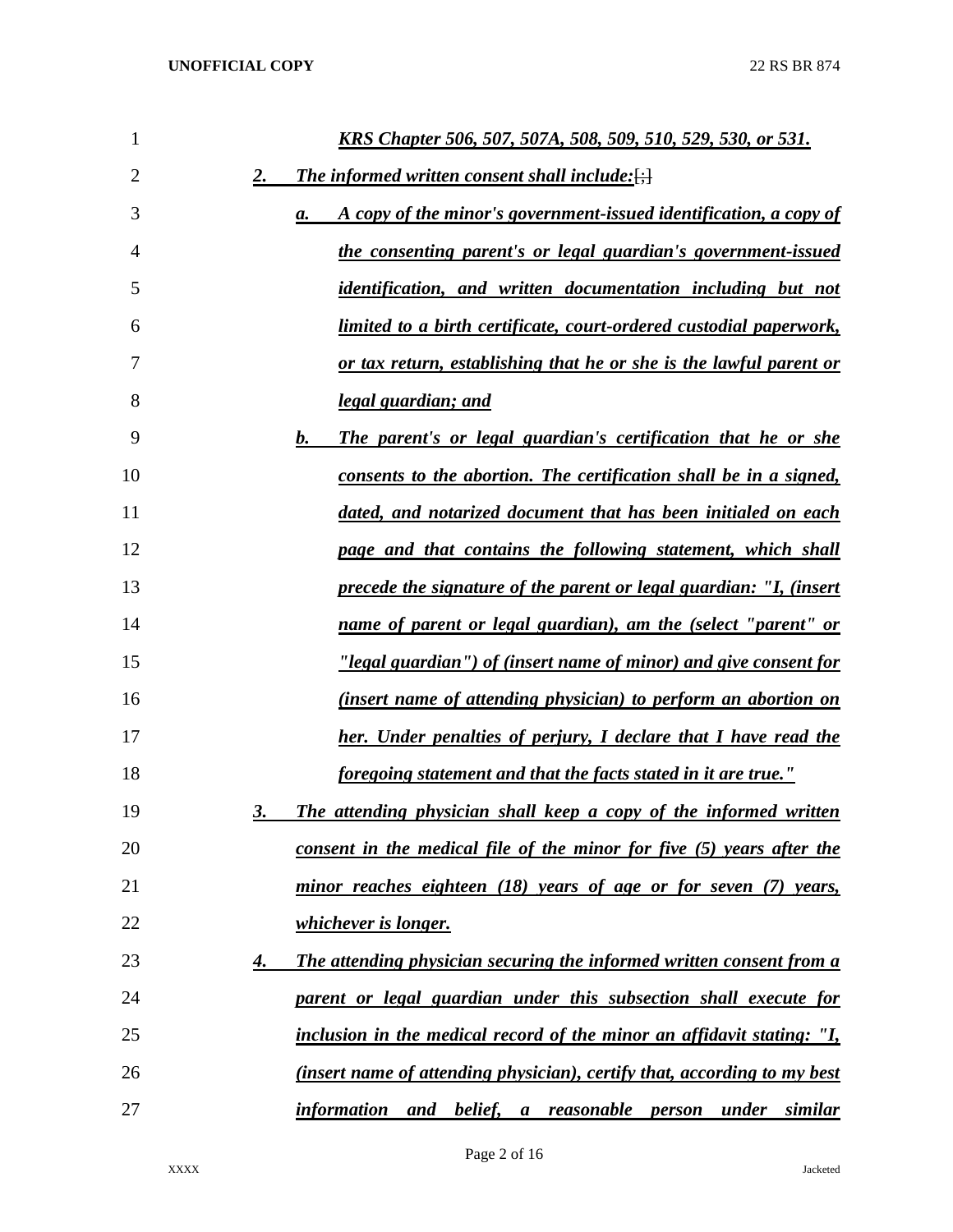| $\mathbf{1}$   |     |     | circumstances would rely on the information presented by both the                      |
|----------------|-----|-----|----------------------------------------------------------------------------------------|
| $\overline{2}$ |     |     | minor and her parent or legal guardian as sufficient evidence of                       |
| 3              |     |     | <i>identity."</i> ;                                                                    |
| 4              |     | (b) | The minor is emancipated and the attending physician [ or his agent] has               |
| 5              |     |     | received the informed written consent of the minor; or                                 |
| 6              |     | (c) | The minor elects to petition any Circuit or District Court of the                      |
| 7              |     |     | Commonwealth pursuant to subsection (3) of this section and obtain an order            |
| 8              |     |     | pursuant to subsection (4) of this section granting consent to the abortion and        |
| 9              |     |     | the attending physician <del>[ or his agent]</del> has received the informed written   |
| 10             |     |     | consent of the minor.                                                                  |
| 11             | (3) |     | Every minor shall have the right to petition any Circuit or District Court of the      |
| 12             |     |     | Commonwealth for an order granting the right to self-consent to an abortion            |
| 13             |     |     | pursuant to the following procedures:                                                  |
| 14             |     | (a) | The minor or her next friend may prepare and file a petition setting forth the         |
| 15             |     |     | request of the minor for an order of consent to an abortion;                           |
| 16             |     | (b) | The court shall <i>ensure</i> [insure] that the minor prepares or her next friend is   |
| 17             |     |     | given assistance in preparing and filing the petition and shall <i>ensure</i> [insure] |
| 18             |     |     | that the minor's identity is kept anonymous;                                           |
| 19             |     | (c) | The minor may participate in proceedings in the court on her own behalf or             |
| 20             |     |     | through her next friend and the court shall appoint a guardian ad litem for her.       |
| 21             |     |     | The court shall advise her that she has a right to court-appointed counsel and         |
| 22             |     |     | shall provide her with such counsel upon her request;                                  |
| 23             |     | (d) | All proceedings under this section shall be anonymous and shall be given               |
| 24             |     |     | preference over other matters to <b>ensure</b> insure that the court may reach a       |
| 25             |     |     | decision promptly, but in no case shall the court fail to rule within seventy-         |
| 26             |     |     | two (72) hours of the time of application, provided that the seventy-two (72)          |
| 27             |     |     | hour limitation may be extended at the request of the minor; and                       |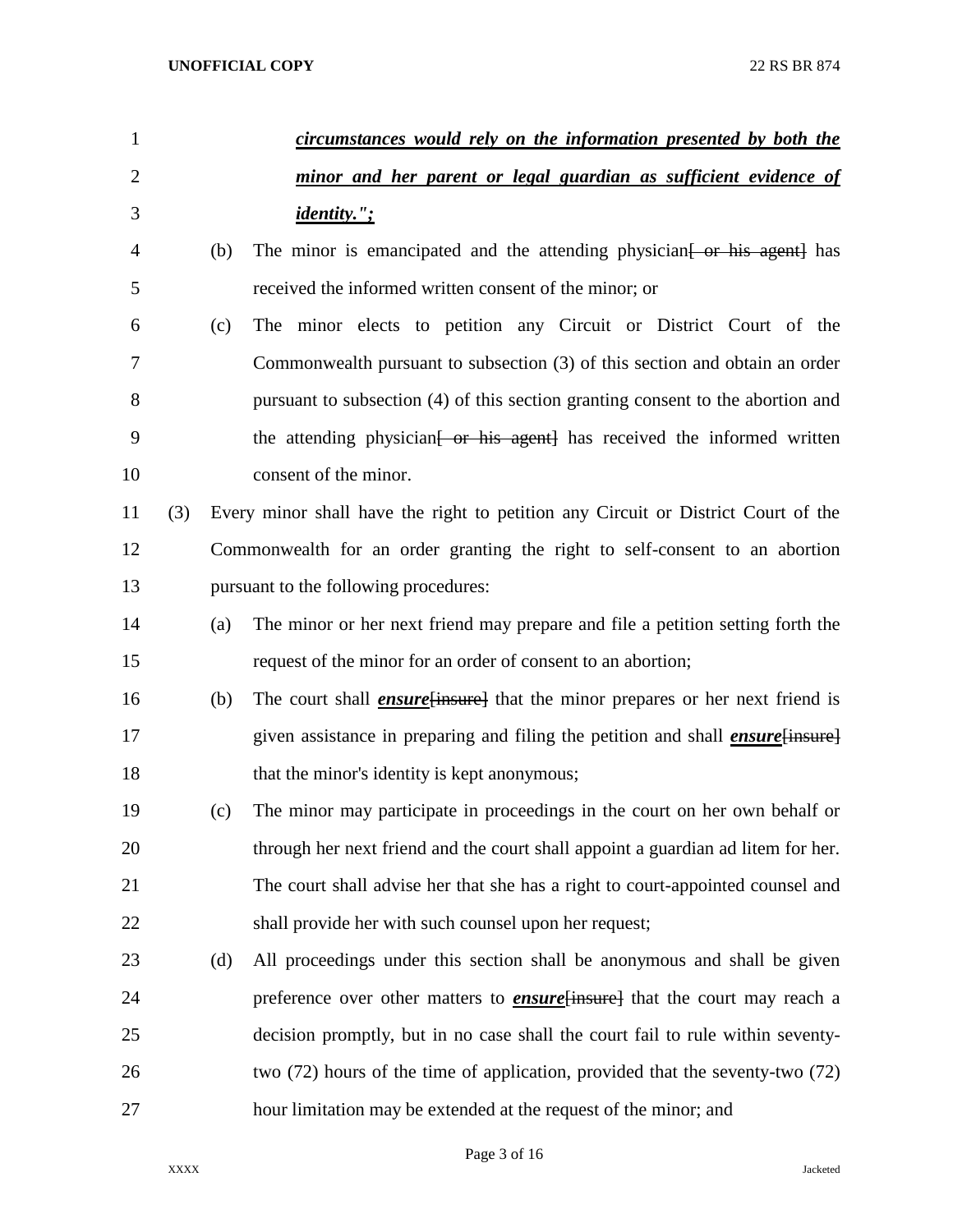| $\mathbf{1}$ | (e) | The court shall hold a hearing on the merits of the petition before reaching a |
|--------------|-----|--------------------------------------------------------------------------------|
| 2            |     | decision. The court shall hear evidence at the hearing relating to:            |
| 3            |     | The minor's:<br>1.                                                             |
| 4            |     | <u>Age;</u><br>$\mathbf{a}$ .                                                  |
| 5            |     | [The ]Emotional development <i>and stability</i> ; [,]<br><u>b.</u>            |
| 6            |     | Maturity; $\left[\frac{1}{2}\right]$<br>$c_{\cdot}$                            |
| 7            |     | Intellect [, and understanding of the minor];<br>$\overline{d}$ .              |
| 8            |     | <b>Credibility and demeanor as a witness;</b><br>e.                            |
| 9            |     | Ability to accept responsibility;<br>f.                                        |
| 10           |     | Ability to assess both the current and future life-impacting [the<br>g.        |
| 11           |     | nature, possible] consequences $of$ , and alternatives to, the abortion;       |
| 12           |     | <u>and</u>                                                                     |
| 13           |     | Ability to understand and explain the medical risks of the<br>h.               |
| 14           |     | <i>abortion and to apply that understanding to her decision;</i> and           |
| 15           |     | Whether there may be any undue influence by another on the minor's<br>2.       |
| 16           |     | <i>decision to have an abortion</i> any other evidence that the court may find |
| 17           |     | useful in determining whether the minor should be granted majority             |
| 18           |     | rights for the purpose of consenting to the abortion or whether the            |
| 19           |     | abortion is in the best interest of the minor].                                |
| 20           | (4) | (a) If the court finds by:                                                     |
| 21           |     | Clear and convincing evidence that the minor is sufficiently mature to<br>1.   |
| 22           |     | decide whether to have an abortion;                                            |
| 23           |     | Clear and convincing evidence that the requirements of this section<br>2.      |
| 24           |     | <u>are not in the best interest of the minor; or</u>                           |
| 25           |     | A preponderance of the evidence that the minor is the victim of child<br>3.    |
| 26           |     | abuse or sexual abuse inflicted by one (1) or both of her parents or her       |
| 27           |     | legal guardian;                                                                |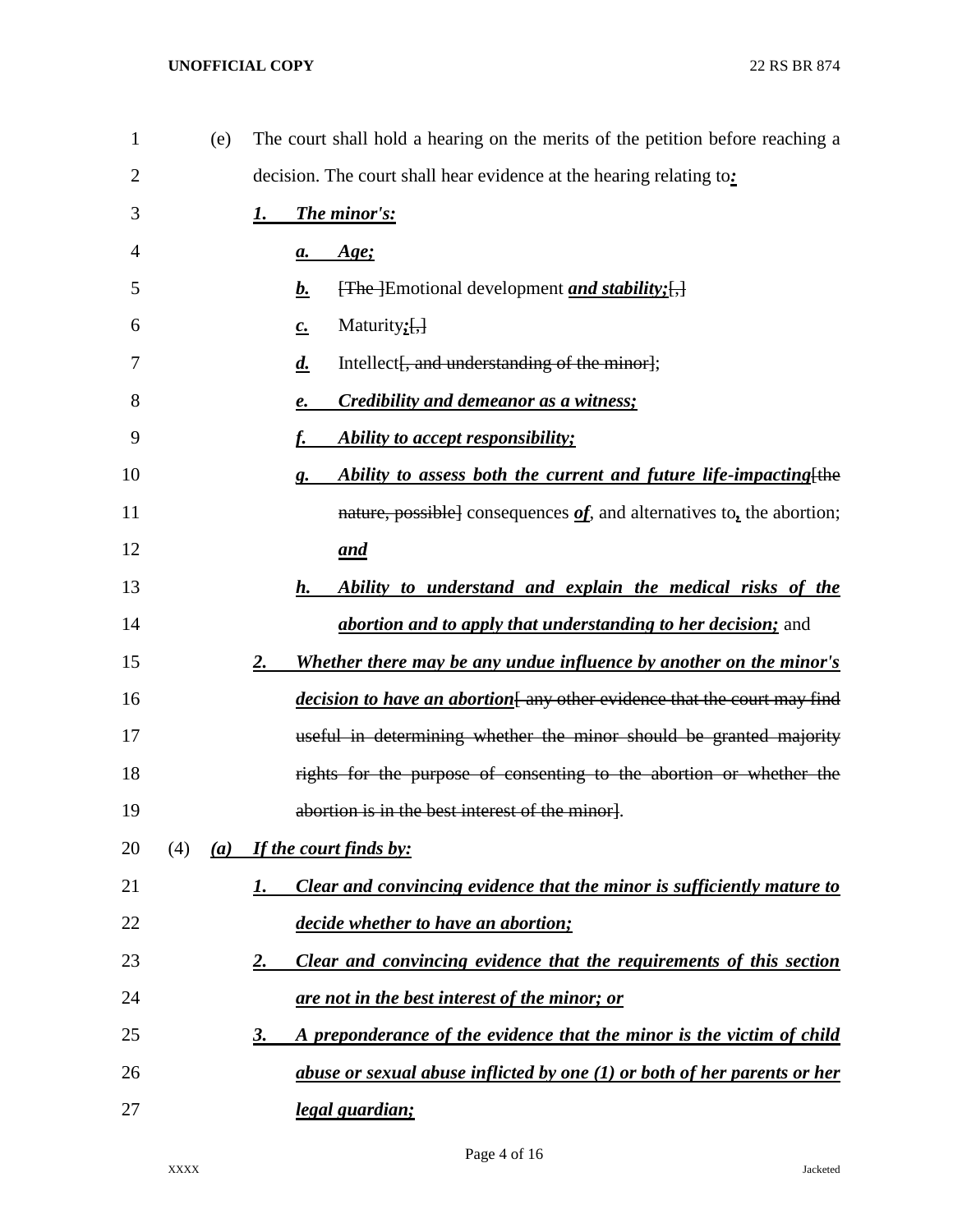| 1              |                 | the court shall enter a written order, making specific factual findings and legal           |
|----------------|-----------------|---------------------------------------------------------------------------------------------|
| $\overline{2}$ |                 | conclusions supporting its decision to grant the petition for an abortion. $\frac{1}{1}$ as |
| 3              |                 | $follows: -1$                                                                               |
| 4              | (b)             | If the court does not make any of the findings specified in paragraph (a) of                |
| 5              |                 | <i>this subsection, the court shall deny the petition</i> $(a)$ Granting the petition       |
| 6              |                 | for an abortion if the court finds that the minor is mature and well informed               |
| 7              |                 | enough to make the abortion decision on her own;                                            |
| 8              |                 | (b) Granting consent to the abortion if the court finds that the performance of the         |
| 9              |                 | abortion would be in the minor's best interest: or                                          |
| 10             |                 | (c) Deny the petition, if the court finds that the minor is immature and that               |
| 11             |                 | performance of the abortion would not be in the minor's best interest.                      |
| 12             | (c)             | As used in this subsection, "best interest of the minor" shall not include                  |
| 13             |                 | financial best interest, financial considerations, or the potential financial               |
| 14             |                 | impact on the minor or the minor's family if the minor does not have an                     |
| 15             |                 | <i>abortion.</i>                                                                            |
| 16             | (5)             | Any minor shall have the right of anonymous and expedited appeal to the Court of            |
| 17             |                 | Appeals, and that court shall give precedence over other pending matters.                   |
| 18             | (6)             | All hearings under this section, including appeals, shall remain confidential and           |
| 19             |                 | closed to the public. The hearings shall be held in chambers or in a similarly              |
| 20             |                 | private and informal setting within the courthouse.                                         |
| 21             | (7)             | No fees shall be required of any minor who declares she has no sufficient funds to          |
| 22             |                 | pursue the procedures provided by this section.                                             |
| 23             | $(8)$ [ $(7)$ ] | The Supreme Court is respectfully requested to promulgate any rules and<br>(a)              |
| 24             |                 | regulations it feels are necessary to ensure that proceedings under this section            |
| 25             |                 | are handled in an expeditious and anonymous manner.                                         |
| 26             | (b)             | The Supreme Court, through the Administrative Office of the Courts, shall                   |
| 27             |                 | <u>report by February 1 of each year to the Legislative Research Commission</u>             |

Page 5 of 16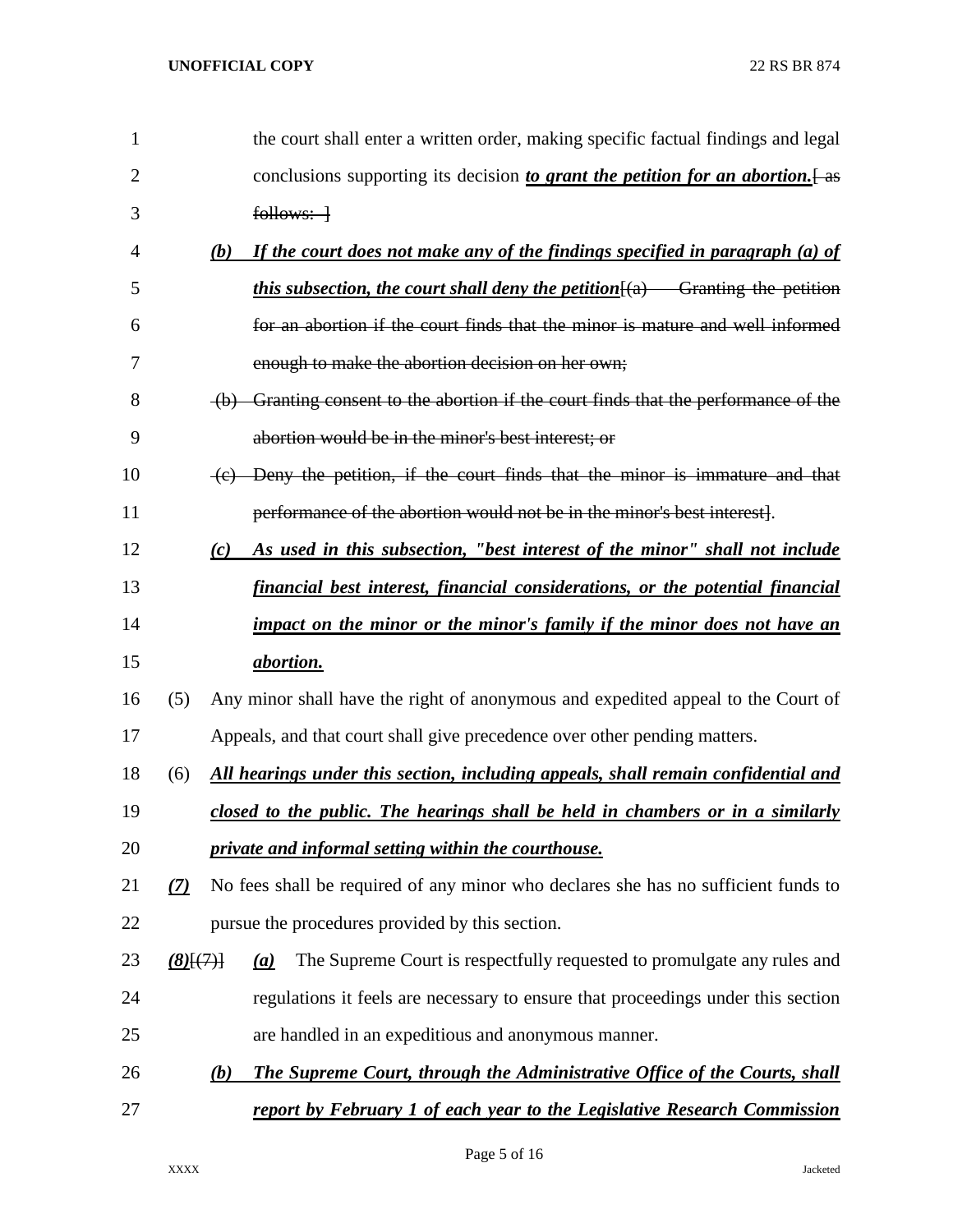| 1              |                      | and the cabinet on the number of petitions filed under subsection (3) of this          |
|----------------|----------------------|----------------------------------------------------------------------------------------|
| $\overline{2}$ |                      | section for the preceding year, and the timing and manner of disposal of the           |
| 3              |                      | petition by each court. For each approved petition granting an abortion                |
| 4              |                      | filed under subsection (3) of this section, the specific court finding in              |
| 5              |                      | subsection (4) of this section shall be included in the report.                        |
| 6              | (9)<br>$(a)$ $(8)$ } | The requirements of subsections $(2)$ , $(3)$ , and $(4)$ of this section shall not    |
| 7              |                      | apply when, in the best medical judgment of the physician based on the facts           |
| 8              |                      | of the case before him, a medical emergency exists that so complicates the             |
| 9              |                      | pregnancy as to require an immediate abortion.                                         |
| 10             | (b)                  | If a medical emergency exists, the physician shall make reasonable                     |
| 11             |                      | attempts, whenever possible, and without endangering the minor, to contact             |
| 12             |                      | the parent or legal guardian of the minor, and may proceed, but must                   |
| 13             |                      | document reasons for the medical necessity in the minor's medical records.             |
| 14             | (c)                  | The physician shall inform the parent or legal guardian, in person or by               |
| 15             |                      | <i>telephone, within twenty-four (24) hours of the abortion, including details</i>     |
| 16             |                      | of the medical emergency that necessitated the abortion without the parent's           |
| 17             |                      | or legal guardian's consent. The physician shall also provide this                     |
| 18             |                      | information in writing to the parent or legal guardian at his or her last              |
| 19             |                      | known address by first-class mail or by certified mail, return receipt                 |
| 20             |                      | <u>requested, with delivery restricted to the parent or legal guardian</u>             |
| 21             |                      | physician who does not comply with subsection $(2)$ , $(3)$ , or $(4)$ of this section |
| 22             |                      | due to the utilization of this exception shall certify in writing the medical          |
| 23             |                      | indications upon which his judgment was based.                                         |
| 24             | (10)(9)              | A report indicating the basis for any medical judgment that warrants failure to        |
| 25             |                      | obtain consent pursuant to this section shall be filed with the Cabinet for Health and |
| 26             |                      | Family Services on a form supplied by the cabinet. This report shall be confidential.  |

*(11)*[(10)] Failure to obtain consent pursuant to the requirements of this section is prima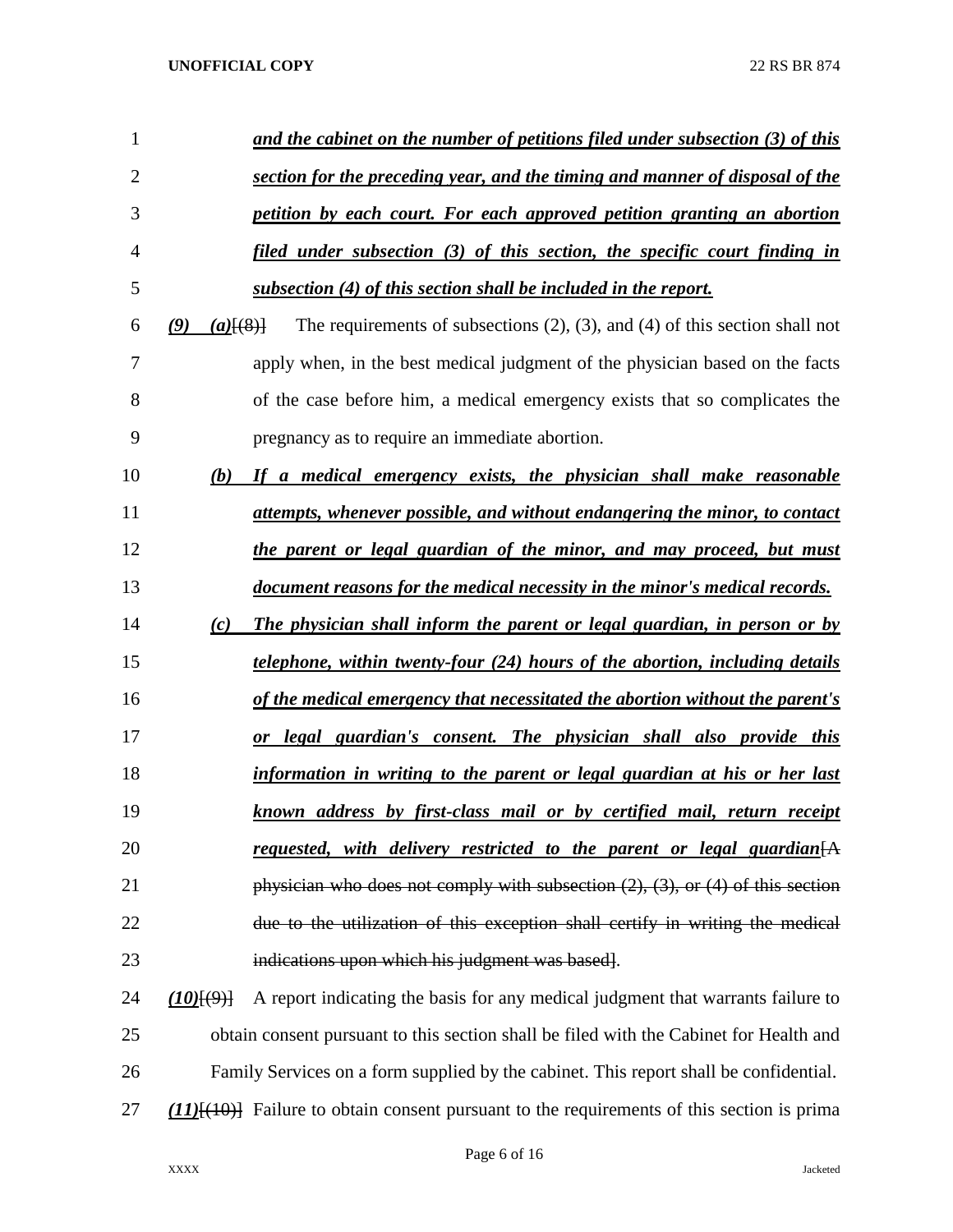facie evidence of failure to obtain informed consent and of interference with family relations in appropriate civil actions. The law of this state shall not be construed to preclude the award of exemplary damages in any appropriate civil action relevant to violations of this section. Nothing in this section shall be construed to limit the common-law rights of parents.

## *(12) A minor upon whom an abortion is performed is not guilty of violating this section.*

8 Section 2. KRS 311.595 is amended to read as follows:

 If the power has not been transferred by statute to some other board, commission, or agency of this state, the board may deny an application or reregistration for a license; place a licensee on probation for a period not to exceed five (5) years; suspend a license for a period not to exceed five (5) years; limit or restrict a license for an indefinite period; or revoke any license heretofore or hereafter issued by the board, upon proof that the licensee has:

# (1) Knowingly made or presented, or caused to be made or presented, any false, fraudulent, or forged statement, writing, certificate, diploma, or other thing, in connection with an application for a license or permit;

 (2) Practiced, or aided or abetted in the practice of fraud, forgery, deception, collusion, or conspiracy in connection with an examination for a license;

 (3) Committed, procured, or aided in the procurement of an unlawful abortion, including a partial-birth abortion or an abortion in violation of KRS 311.731;

- (4) Entered a guilty or nolo contendere plea, or been convicted, by any court within or without the Commonwealth of Kentucky of a crime as defined in KRS 335B.010, if in accordance with KRS Chapter 335B;
- (5) Been convicted of a misdemeanor offense under KRS Chapter 510 involving a patient, or a felony offense under KRS Chapter 510, 530.064(1)(a), or 531.310, or been found by the board to have had sexual contact as defined in KRS 510.010(7)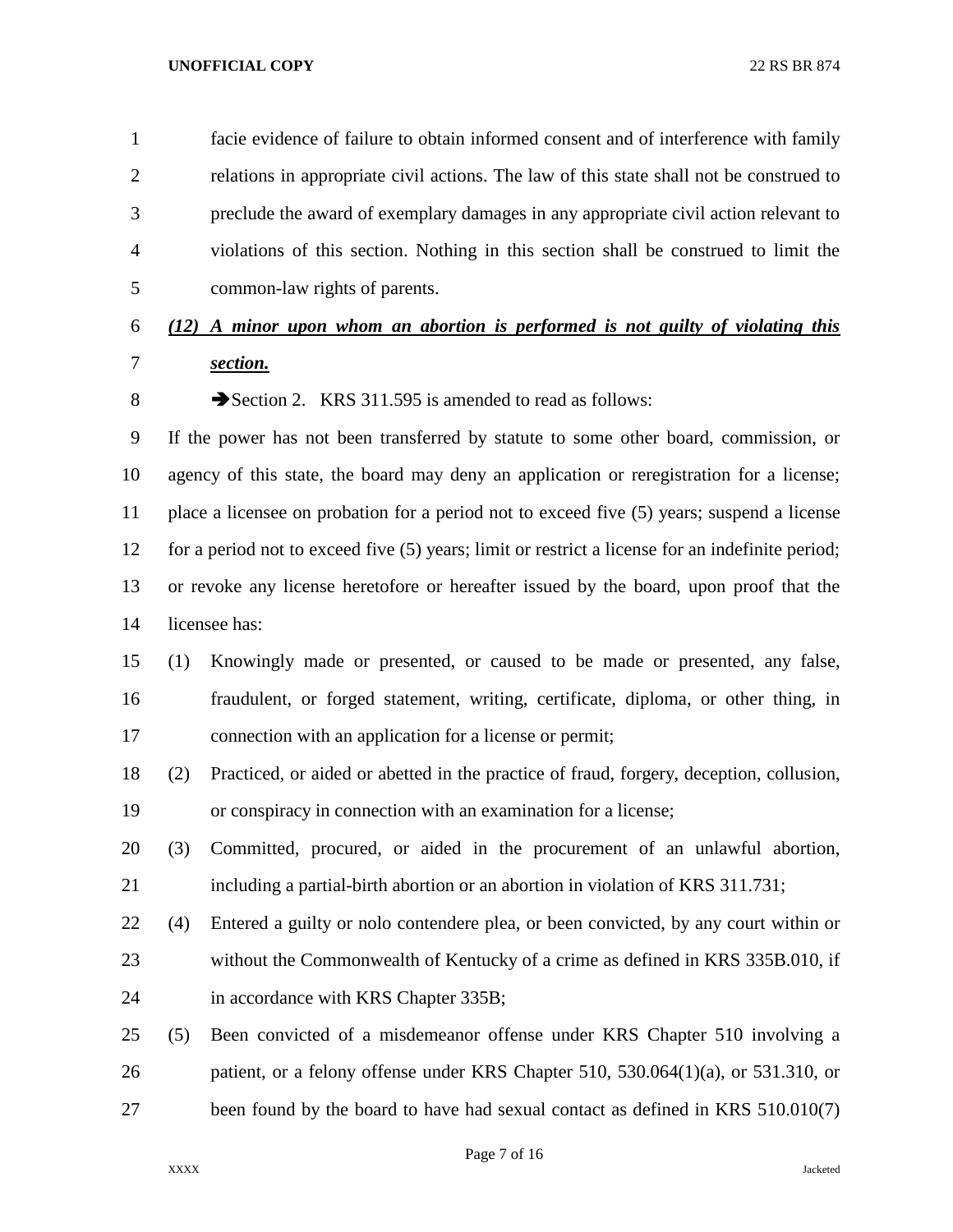- with a patient while the patient was under the care of the physician;
- (6) Become addicted to a controlled substance;
- (7) Become a chronic or persistent alcoholic;

 (8) Been unable or is unable to practice medicine according to acceptable and prevailing standards of care by reason of mental or physical illness or other condition including but not limited to physical deterioration that adversely affects cognitive, motor, or perceptive skills, or by reason of an extended absence from the active practice of medicine;

 (9) Engaged in dishonorable, unethical, or unprofessional conduct of a character likely to deceive, defraud, or harm the public or any member thereof;

 (10) Knowingly made, or caused to be made, or aided or abetted in the making of, a false statement in any document executed in connection with the practice of his profession;

- (11) Employed, as a practitioner of medicine or osteopathy in the practice of his profession in this state, any person not duly licensed or otherwise aided, assisted, or abetted the unlawful practice of medicine or osteopathy or any other healing art;
- (12) Violated or attempted to violate, directly or indirectly, or assisted in or abetted the violation of, or conspired to violate any provision or term of any medical practice act, including but not limited to the code of conduct promulgated by the board under KRS 311.601 or any other valid regulation of the board;

 (13) Violated any agreed order, letter of agreement, final order, or emergency order issued by the board;

- (14) Engaged in or attempted to engage in the practice of medicine or osteopathy under a false or assumed name, or impersonated another practitioner of a like, similar, or different name;
- (15) Obtained a fee or other thing of value on the fraudulent representation that a manifestly incurable condition could be cured;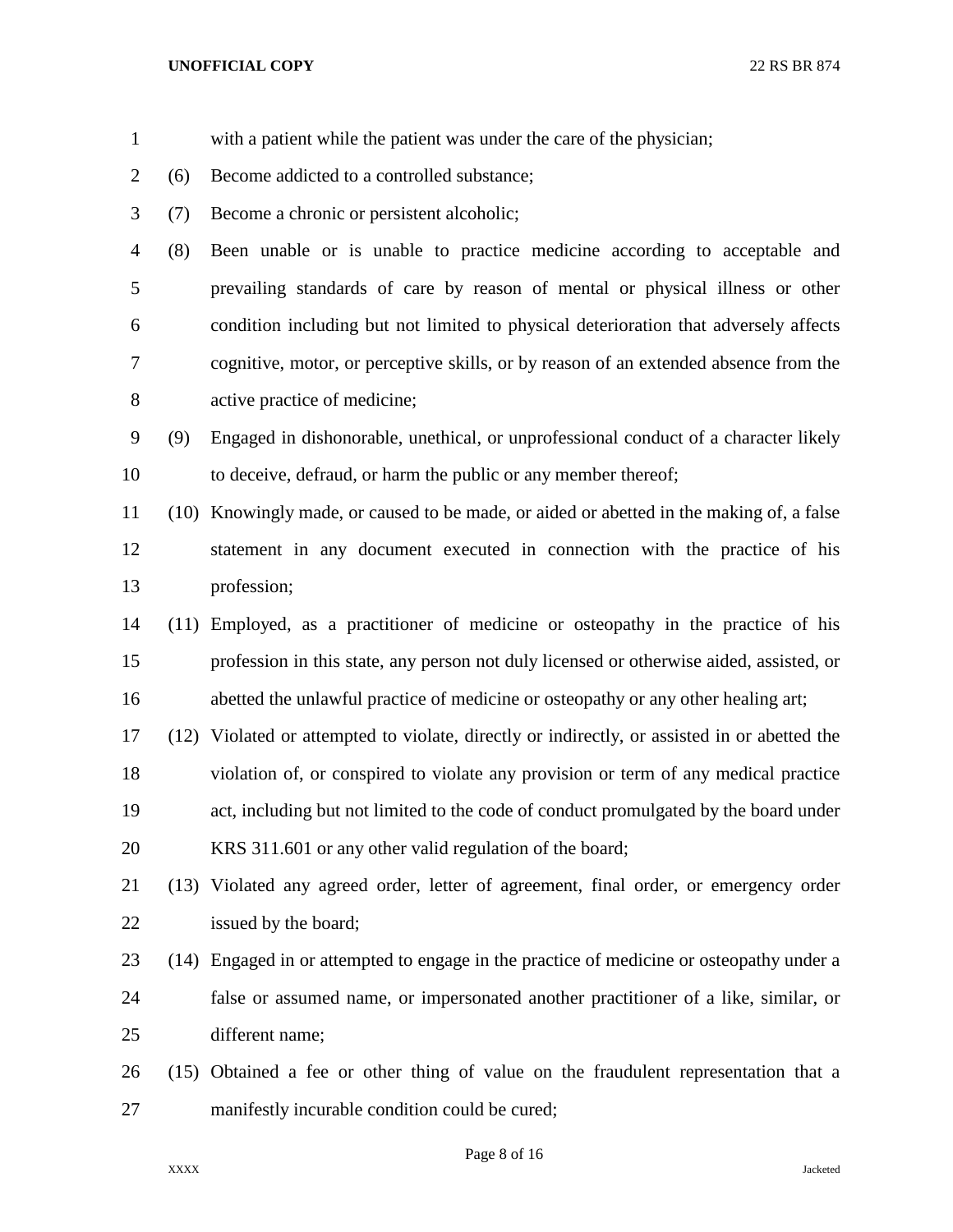- (16) Willfully violated a confidential communication;
- (17) Had his license to practice medicine or osteopathy in any other state, territory, or foreign nation revoked, suspended, restricted, or limited or has been subjected to other disciplinary action by the licensing authority thereof. This subsection shall not require relitigation of the disciplinary action;
- 

 (18) Failed or refused, without legal justification, to practice medicine in a rural area of this state in violation of a valid medical scholarship loan contract with the trustees of the rural Kentucky medical scholarship fund;

 (19) Given or received, directly or indirectly, from any person, firm, or corporation, any fee, commission, rebate, or other form of compensation for sending, referring, or otherwise inducing a person to communicate with a person licensed under KRS 311.530 to 311.620 in his professional capacity or for any professional services not actually and personally rendered; provided, however, that nothing contained in this subsection shall prohibit persons holding valid and current licenses under KRS 311.530 to 311.620 from practicing medicine in partnership or association or in a professional service corporation authorized by KRS Chapter 274, as now or hereinafter amended, or from pooling, sharing, dividing, or apportioning the fees and moneys received by them or by the partnership, corporation, or association in accordance with the partnership agreement or the policies of the board of directors of the corporation or association. Nothing contained in this subsection shall abrogate the right of two (2) or more persons holding valid and current licenses under KRS 311.530 to 311.620 to receive adequate compensation for concurrently rendering professional care to a single patient and divide a fee, if the patient has full knowledge of this division and if the division is made in proportion to the services performed and responsibility assumed by each;

 (20) Been removed, suspended, expelled, or disciplined by any professional medical association or society when the action was based upon what the association or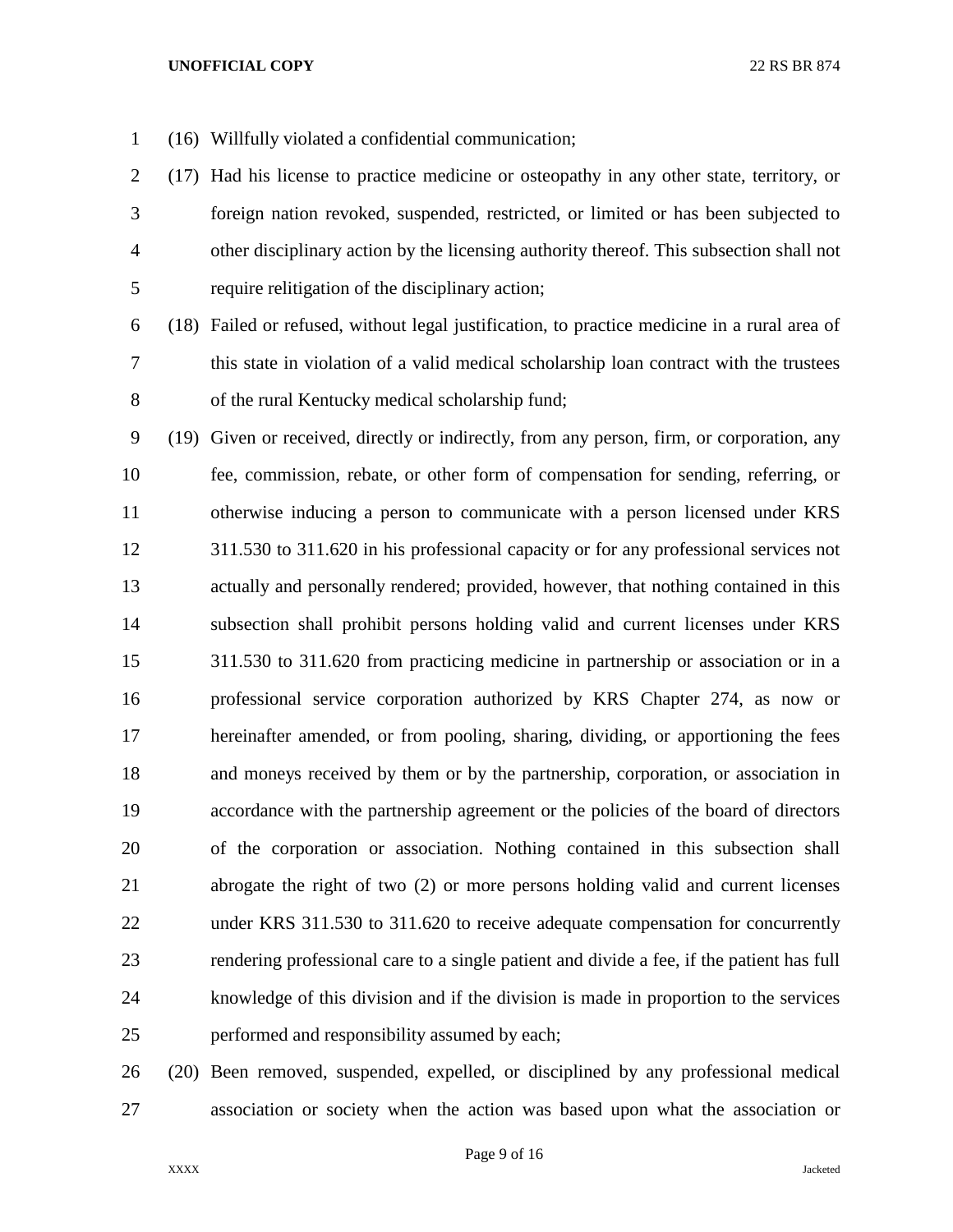society found to be unprofessional conduct, professional incompetence, malpractice, or a violation of any provision of KRS Chapter 311. This subsection shall not require relitigation of the disciplinary action;

- (21) Been disciplined by a licensed hospital or medical staff of the hospital, including removal, suspension, limitation of hospital privileges, failing to renew privileges for cause, resignation of privileges under pressure or investigation, or other disciplinary action if the action was based upon what the hospital or medical staff found to be unprofessional conduct, professional incompetence, malpractice, or a violation of any provisions of KRS Chapter 311. This subsection shall not require relitigation of the disciplinary action;
- (22) Failed to comply with the requirements of KRS 213.101, 311.782, or 311.783 or failed to submit to the Vital Statistics Branch in accordance with a court order a complete report as described in KRS 213.101;
- (23) Failed to comply with any of the requirements regarding making or maintaining medical records or documents described in KRS 311.7704 or 311.7707;
- (24) Failed to comply with the requirements of KRS 311.7705 or 311.7706;
- (25) Been convicted of female genital mutilation under KRS 508.125, which shall result 18 in mandatory revocation of a license; [-or]
- (26) As provided in KRS 311.824(2), been convicted of a violation of KRS 311.823(2)*;*
- *or*

## *(27) Failed to comply with the requirements of Section 1 of this Act*.

- 22 Section 3. KRS 311.990 is amended to read as follows:
- (1) Any person who violates KRS 311.250 shall be guilty of a violation.
- (2) Any college or professor thereof violating the provisions of KRS 311.300 to 311.350 shall be civilly liable on his bond for a sum not less than one hundred dollars (\$100) nor more than one thousand dollars (\$1,000) for each violation, which may be recovered by an action in the name of the Commonwealth.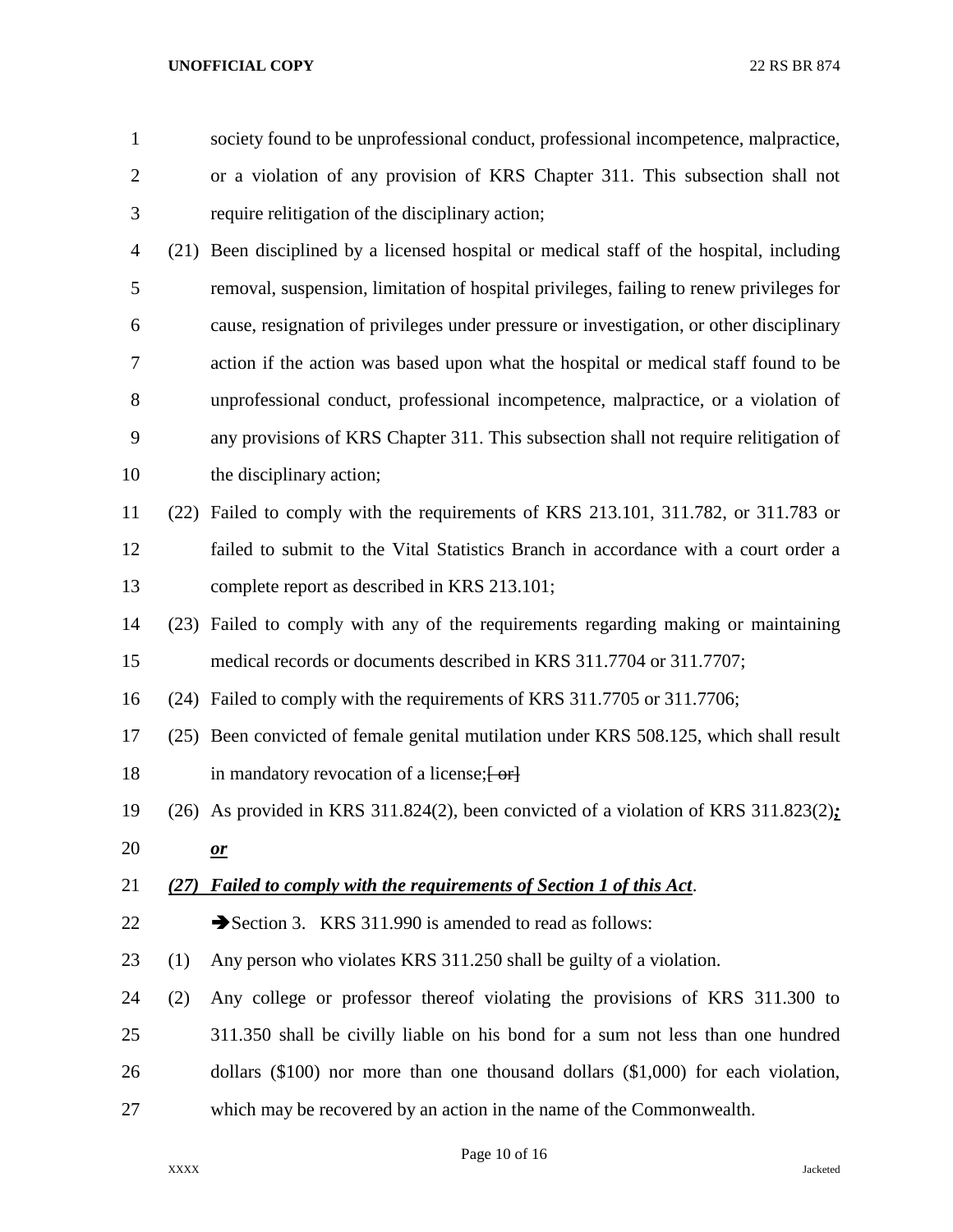| $\mathbf{1}$   | (3)        | Any person who presents to the county clerk for the purpose of registration any         |
|----------------|------------|-----------------------------------------------------------------------------------------|
| $\overline{2}$ |            | license which has been fraudulently obtained, or obtains any license under KRS          |
| 3              |            | 311.380 to 311.510 by false or fraudulent statement or representation, or practices     |
| 4              |            | podiatry under a false or assumed name or falsely impersonates another practitioner     |
| 5              |            | or former practitioner of a like or different name, or aids and abets any person in the |
| 6              |            | practice of podiatry within the state without conforming to the requirements of KRS     |
| 7              |            | 311.380 to 311.510, or otherwise violates or neglects to comply with any of the         |
| 8              |            | provisions of KRS 311.380 to 311.510, shall be guilty of a Class A misdemeanor.         |
| 9              |            | Each case of practicing podiatry in violation of the provisions of KRS 311.380 to       |
| 10             |            | 311.510 shall be considered a separate offense.                                         |
| 11             | (4)        | Each violation of KRS 311.560 shall constitute a Class D felony.                        |
| 12             | (5)        | Each violation of KRS 311.590 shall constitute a Class D felony. Conviction under       |
| 13             |            | this subsection of a holder of a license or permit shall result automatically in        |
| 14             |            | permanent revocation of such license or permit.                                         |
| 15             | (6)        | Conviction of willfully resisting, preventing, impeding, obstructing, threatening, or   |
| 16             |            | interfering with the board or any of its members, or of any officer, agent, inspector,  |
| 17             |            | or investigator of the board or the Cabinet for Health and Family Services, in the      |
| 18             |            | administration of any of the provisions of KRS 311.550 to 311.620 shall be a Class      |
| 19             |            | A misdemeanor.                                                                          |
| 20             | (7)        | Each violation of KRS $311.375(1)$ shall, for the first offense, be a Class B           |
| 21             |            | misdemeanor, and, for each subsequent offense shall be a Class A misdemeanor.           |
| 22             | (8)        | Each violation of KRS 311.375(2) shall, for the first offense, be a violation, and, for |
| 23             |            | each subsequent offense, be a Class B misdemeanor.                                      |
| 24             | (9)        | Each day of violation of either subsection of KRS 311.375 shall constitute a            |
| 25             |            | separate offense.                                                                       |
| 26             | $(10)$ (a) | Any person who intentionally or knowingly performs an abortion contrary to              |
| 27             |            | the requirements of KRS 311.723(1) shall be guilty of a Class D felony; and             |

Page 11 of 16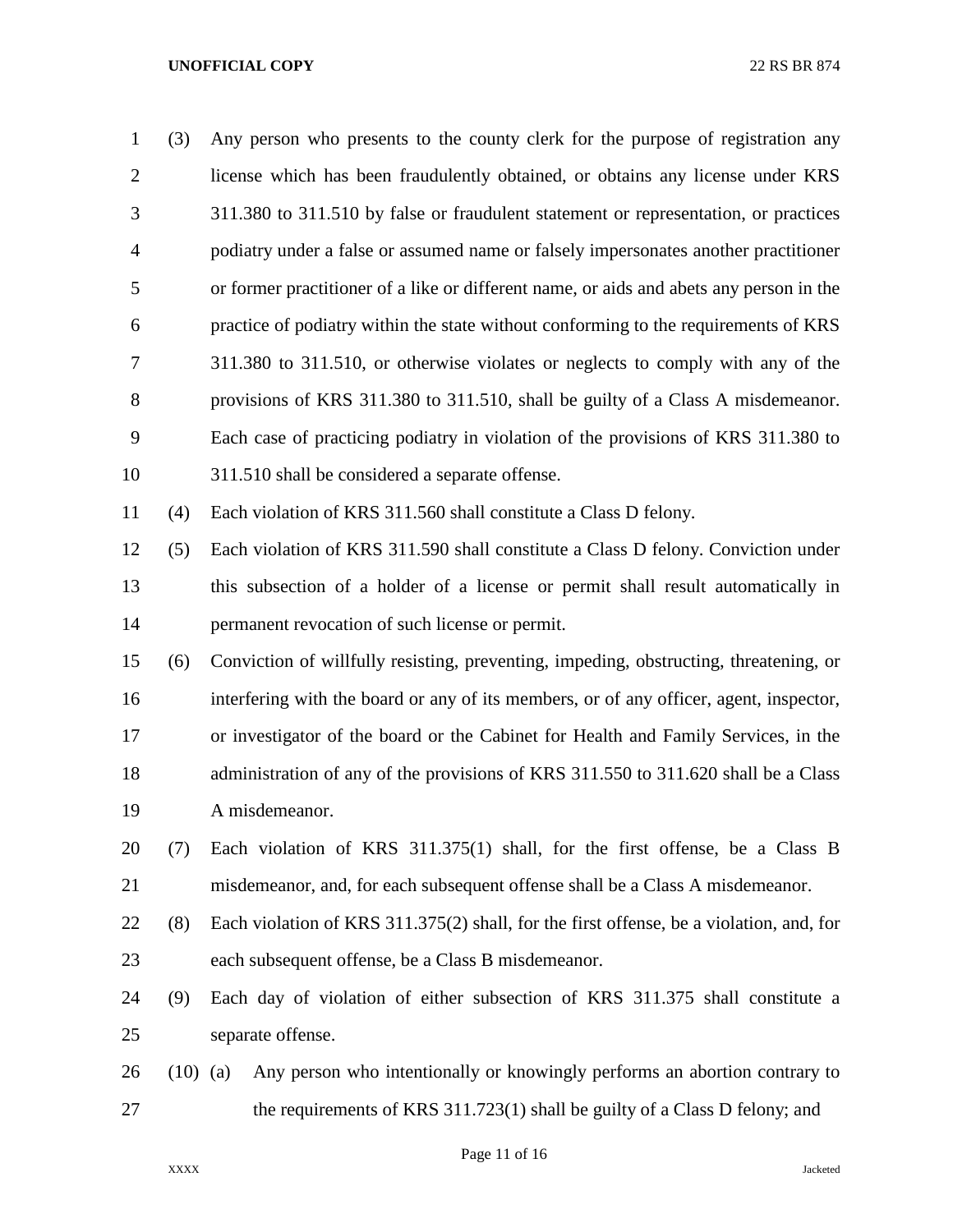requirements of KRS 311.723(2) shall be guilty of a Class A misdemeanor. (11) (a) 1. Any physician who performs a partial-birth abortion in violation of KRS 311.765 shall be guilty of a Class D felony. However, a physician shall not be guilty of the criminal offense if the partial-birth abortion was necessary to save the life of the mother whose life was endangered by a physical disorder, illness, or injury. 2. A physician may seek a hearing before the State Board of Medical Licensure on whether the physician's conduct was necessary to save the life of the mother whose life was endangered by a physical disorder, 11 illness, or injury. The board's findings, decided by majority vote of a quorum, shall be admissible at the trial of the physician. The board shall promulgate administrative regulations to carry out the provisions of this subparagraph. 3. Upon a motion of the physician, the court shall delay the beginning of 16 the trial for not more than thirty (30) days to permit the hearing, referred 17 to in subparagraph 2. of this paragraph, to occur. (b) Any person other than a physician who performs a partial-birth abortion shall not be prosecuted under this subsection but shall be prosecuted under provisions of law which prohibit any person other than a physician from performing any abortion. (c) No penalty shall be assessed against the woman upon whom the partial-birth abortion is performed or attempted to be performed. (12) *(a) Except as provided in subsection (12) of Section 1 of this Act, any person who intentionally or recklessly performs an abortion upon a minor without obtaining the required consent pursuant to Section 1 of this Act shall be guilty of a Class D felony.*

(b) Any person who intentionally, knowingly, or recklessly violates the

Page 12 of 16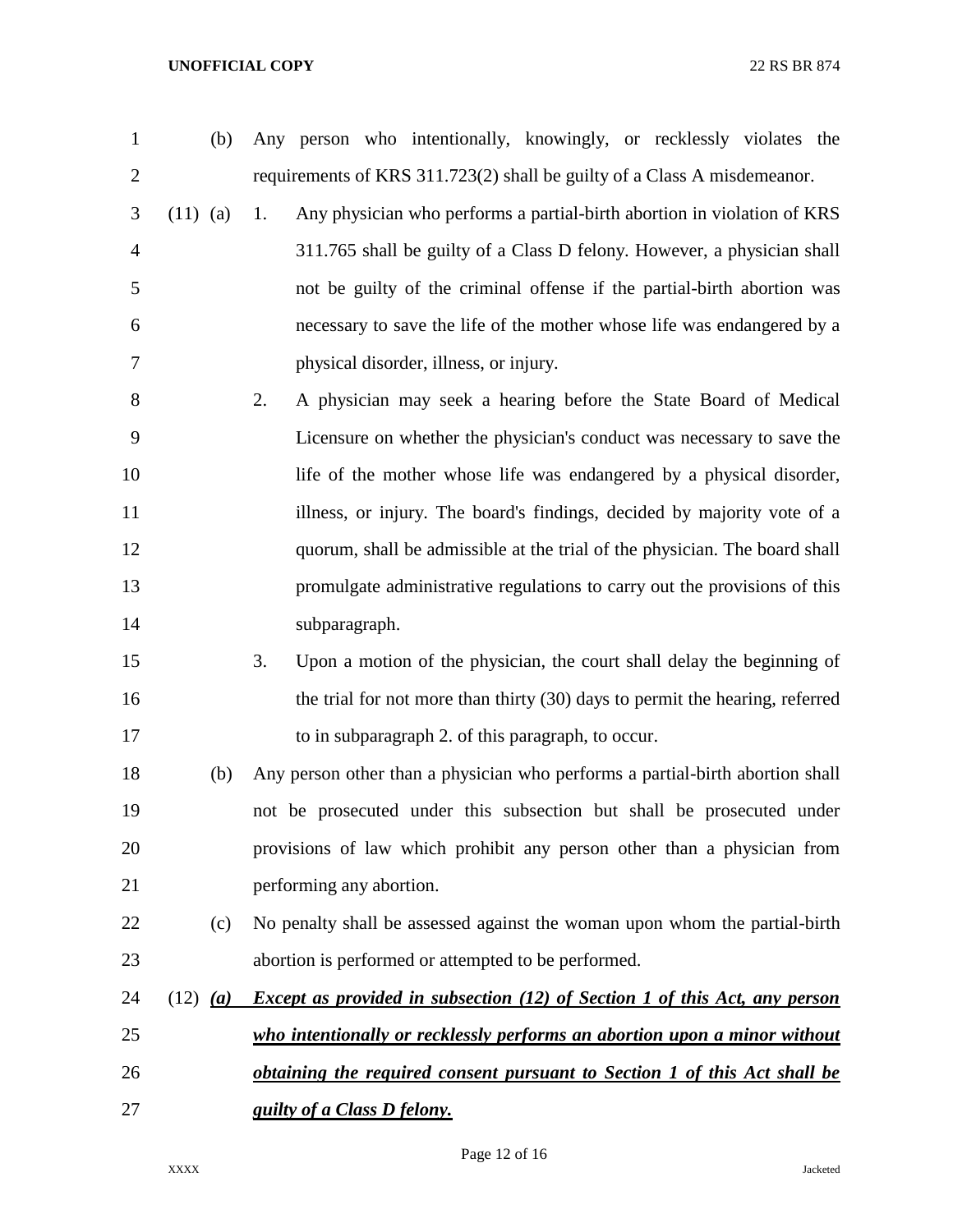| $\mathbf{1}$   | <i>Except as provided in paragraph (a) of this subsection</i> , any person who<br>(b)               |
|----------------|-----------------------------------------------------------------------------------------------------|
| $\overline{2}$ | intentionally performs an abortion with knowledge that, or with reckless                            |
| 3              | disregard as to whether, the person upon whom the abortion is to be                                 |
| $\overline{4}$ | performed is an unemancipated minor, and whol intentionally or knowingly                            |
| 5              | fails to conform to any requirement of KRS 311.732 is guilty of a Class A                           |
| 6              | misdemeanor.                                                                                        |
| 7              | Any person who negligently releases information or documents which<br>$(c)$ $(13)$                  |
| 8              | are confidential under KRS 311.732 is guilty of a Class B misdemeanor.                              |
| 9              | $(13)$ { $(14)$ } Any person who performs an abortion upon a married woman either with              |
| 10             | knowledge or in reckless disregard of whether KRS 311.735 applies to her and who                    |
| 11             | intentionally, knowingly, or recklessly fails to conform to the requirements of KRS                 |
| 12             | 311.735 shall be guilty of a Class D felony.                                                        |
| 13             | (14) <sup>[(15)</sup> ] Any person convicted of violating KRS 311.750 shall be guilty of a Class B  |
| 14             | felony.                                                                                             |
| 15             | (15) <sup>[(16)]</sup> Any person who violates KRS 311.760(2) shall be guilty of a Class D felony.  |
| 16             | $(16)$ [ $(17)$ ] Any person who violates KRS 311.770 shall be guilty of a Class D felony.          |
| 17             | (17) <sup>[(18)</sup> ] Except as provided in KRS 311.787(3), any person who intentionally violates |
| 18             | KRS 311.787 shall be guilty of a Class D felony.                                                    |
| 19             | $(18)$ { $(19)$ } A person convicted of violating KRS 311.780 shall be guilty of a Class C          |
| 20             | felony.                                                                                             |
| 21             | $(19)$ Except as provided in KRS 311.782(6), any person who intentionally violates                  |
| 22             | KRS 311.782 shall be guilty of a Class D felony.                                                    |
| 23             | $(20)(21)$ Any person who violates KRS 311.783(1) shall be guilty of a Class B                      |
| 24             | misdemeanor.                                                                                        |
| 25             | $(21)$ [ $(22)$ ] Any person who violates KRS 311.7705(1) is guilty of a Class D felony.            |
| 26             | $(22)$ { $(23)$ } Any person who violates KRS 311.7706(1) is guilty of a Class D felony.            |
| 27             | (23)[(24)] Except as provided in KRS 311.731(7), any person who violates KRS                        |
|                |                                                                                                     |

Page 13 of 16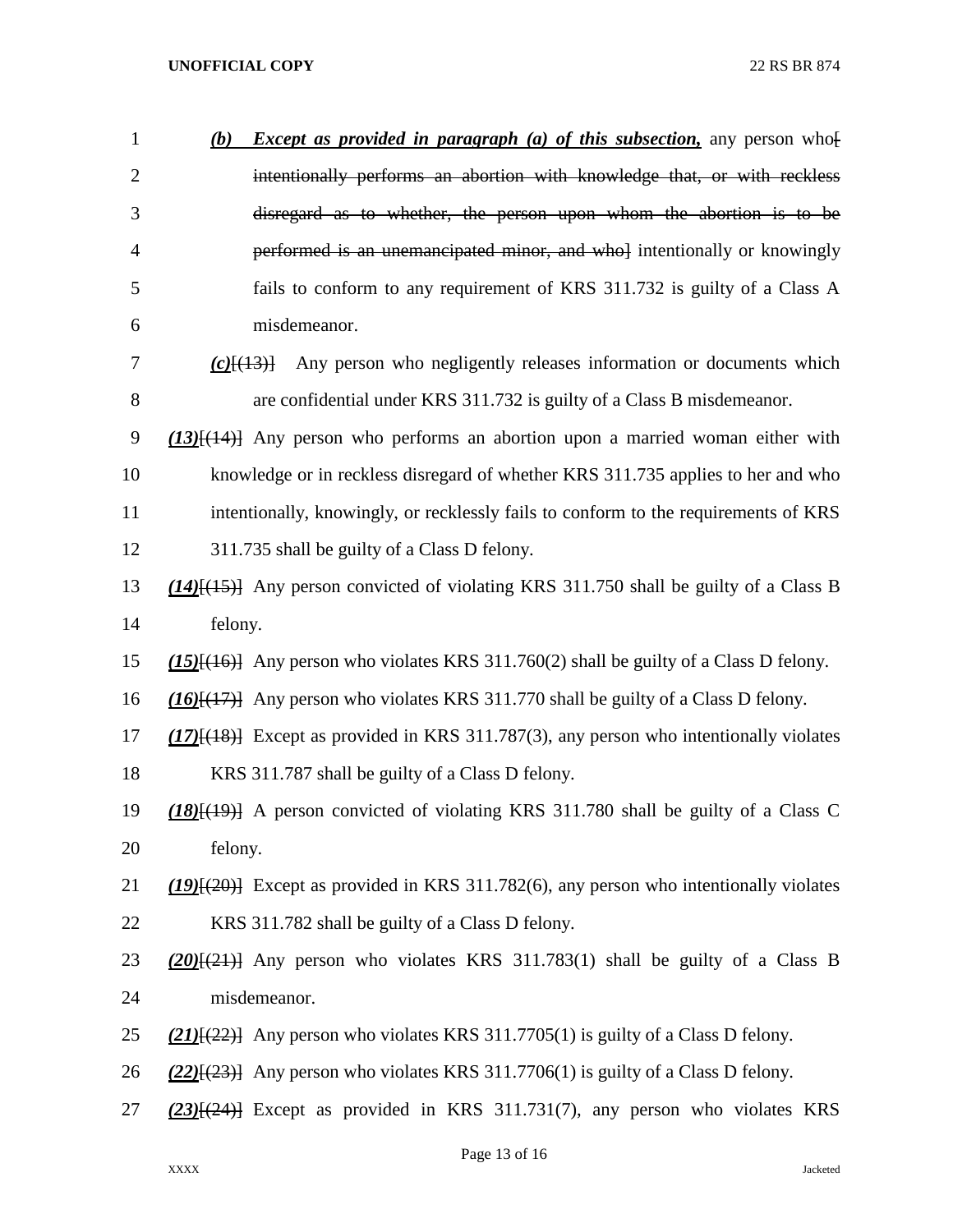311.731(2) shall be guilty of a Class D felony. *(24)*[(25)] Any physician, physician assistant, advanced practice registered nurse, nurse, or other healthcare provider who intentionally violates KRS 311.823(2) shall be guilty of a Class D felony. As used in this subsection, "healthcare provider" has the same meaning as in KRS 311.821. *(25)*[(26)] Any person who violates KRS 311.810 shall be guilty of a Class A misdemeanor. *(26)*[(27)] Any professional medical association or society, licensed physician, or hospital or hospital medical staff who shall have violated the provisions of KRS 311.606 shall be guilty of a Class B misdemeanor. *(27)*[(28)] Any administrator, officer, or employee of a publicly owned hospital or publicly owned health care facility who performs or permits the performance of abortions in violation of KRS 311.800(1) shall be guilty of a Class A misdemeanor. *(28)*[(29)] Any person who violates KRS 311.905(3) shall be guilty of a violation. *(29)*[(30)] Any person who violates the provisions of KRS 311.820 shall be guilty of a Class A misdemeanor. *(30)*[(31)] (a) Any person who fails to test organs, skin, or other human tissue which is to be transplanted, or violates the confidentiality provisions required by KRS 311.281, shall be guilty of a Class A misdemeanor. (b) Any person who has human immunodeficiency virus infection, who knows he is infected with human immunodeficiency virus, and who has been informed 22 that he may communicate the infection by donating organs, skin, or other human tissue who donates organs, skin, or other human tissue shall be guilty of a Class D felony. *(31)*[(32)] Any person who sells or makes a charge for any transplantable organ shall be 26 guilty of a Class D felony. *(32)*[(33)] Any person who offers remuneration for any transplantable organ for use in

Page 14 of 16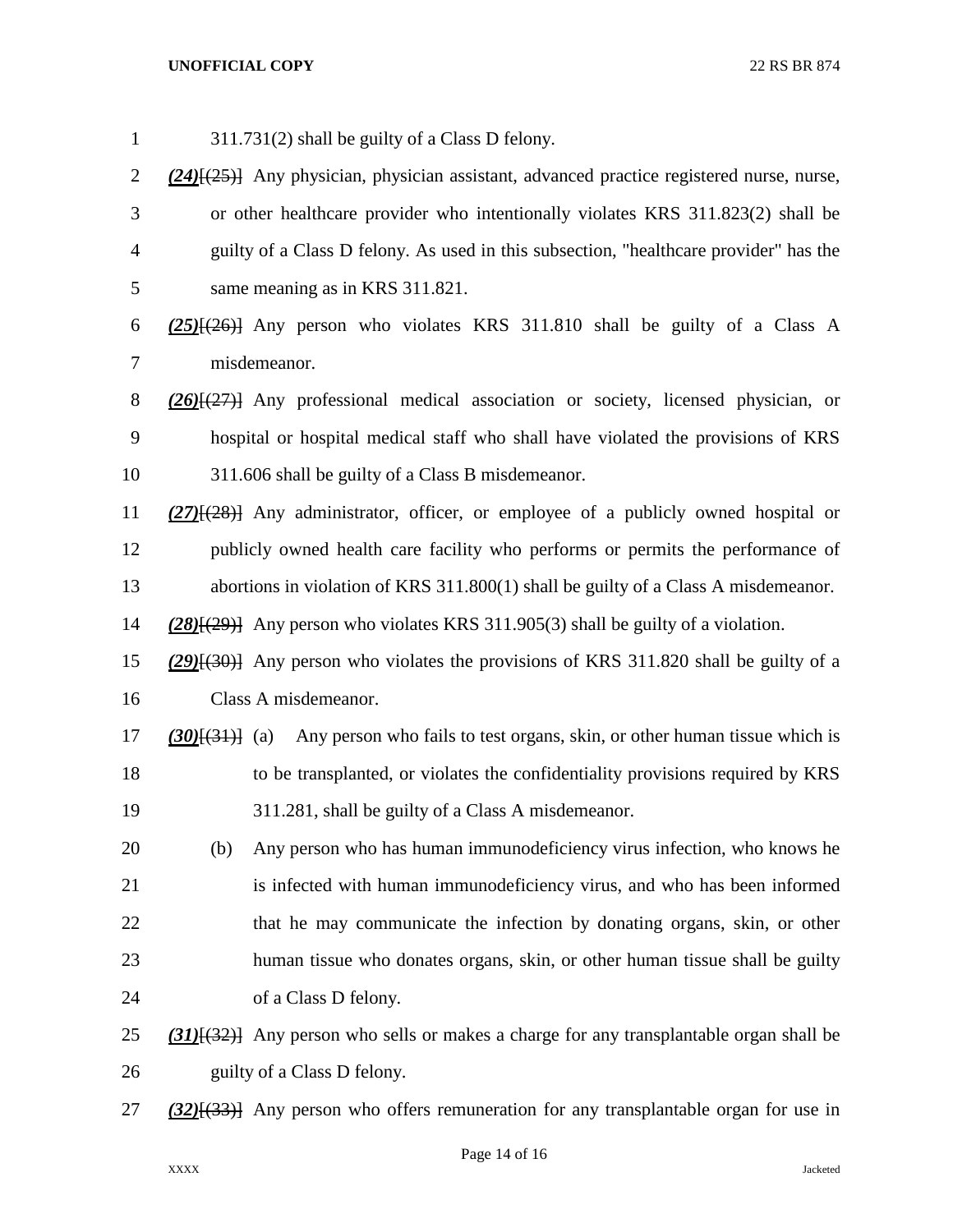| $\mathbf{1}$   | transplantation into himself shall be fined not less than five thousand dollars                  |
|----------------|--------------------------------------------------------------------------------------------------|
| $\overline{c}$ | $(\$5,000)$ nor more than fifty thousand dollars $(\$50,000)$ .                                  |
| 3              | $(33)$ { $(34)$ } Any person brokering the sale or transfer of any transplantable organ shall be |
| 4              | guilty of a Class C felony.                                                                      |
| 5              | $(34)$ [ $(35)$ ] Any person charging a fee associated with the transplantation of a             |
| 6              | transplantable organ in excess of the direct and indirect costs of procuring,                    |
| 7              | distributing, or transplanting the transplantable organ shall be fined not less than             |
| 8              | fifty thousand dollars (\$50,000) nor more than five hundred thousand dollars                    |
| 9              | $(\$500,000).$                                                                                   |
| 10             | $(35)$ { $(36)$ } Any hospital performing transplantable organ transplants which knowingly       |
| 11             | fails to report the possible sale, purchase, or brokering of a transplantable organ              |
| 12             | shall be fined not less than ten thousand dollars (\$10,000) or more than fifty                  |
| 13             | thousand dollars (\$50,000).                                                                     |
| 14             | Any physician or qualified technician who violates KRS 311.727 shall<br>$(36)$ $(37)$ $(a)$      |
| 15             | be fined not more than one hundred thousand dollars (\$100,000) for a first                      |
| 16             | offense and not more than two hundred fifty thousand dollars (\$250,000) for                     |
| 17             | each subsequent offense.                                                                         |
| 18             | In addition to the fine, the court shall report the violation of any physician, in<br>(b)        |
| 19             | writing, to the Kentucky Board of Medical Licensure for such action and                          |
| 20             | discipline as the board deems appropriate.                                                       |
| 21             | $(37)$ $(38)$ } Any person who violates KRS 311.691 shall be guilty of a Class B                 |
| 22             | misdemeanor for the first offense, and a Class A misdemeanor for a second or                     |
| 23             | subsequent offense. In addition to any other penalty imposed for that violation, the             |
| 24             | board may, through the Attorney General, petition a Circuit Court to enjoin the                  |
| 25             | person who is violating KRS 311.691 from practicing genetic counseling in                        |
| 26             | violation of the requirements of KRS 311.690 to 311.700.                                         |
| 27             | (38)[(39)] Any person convicted of violating KRS 311.728 shall be guilty of a Class D            |

## Page 15 of 16